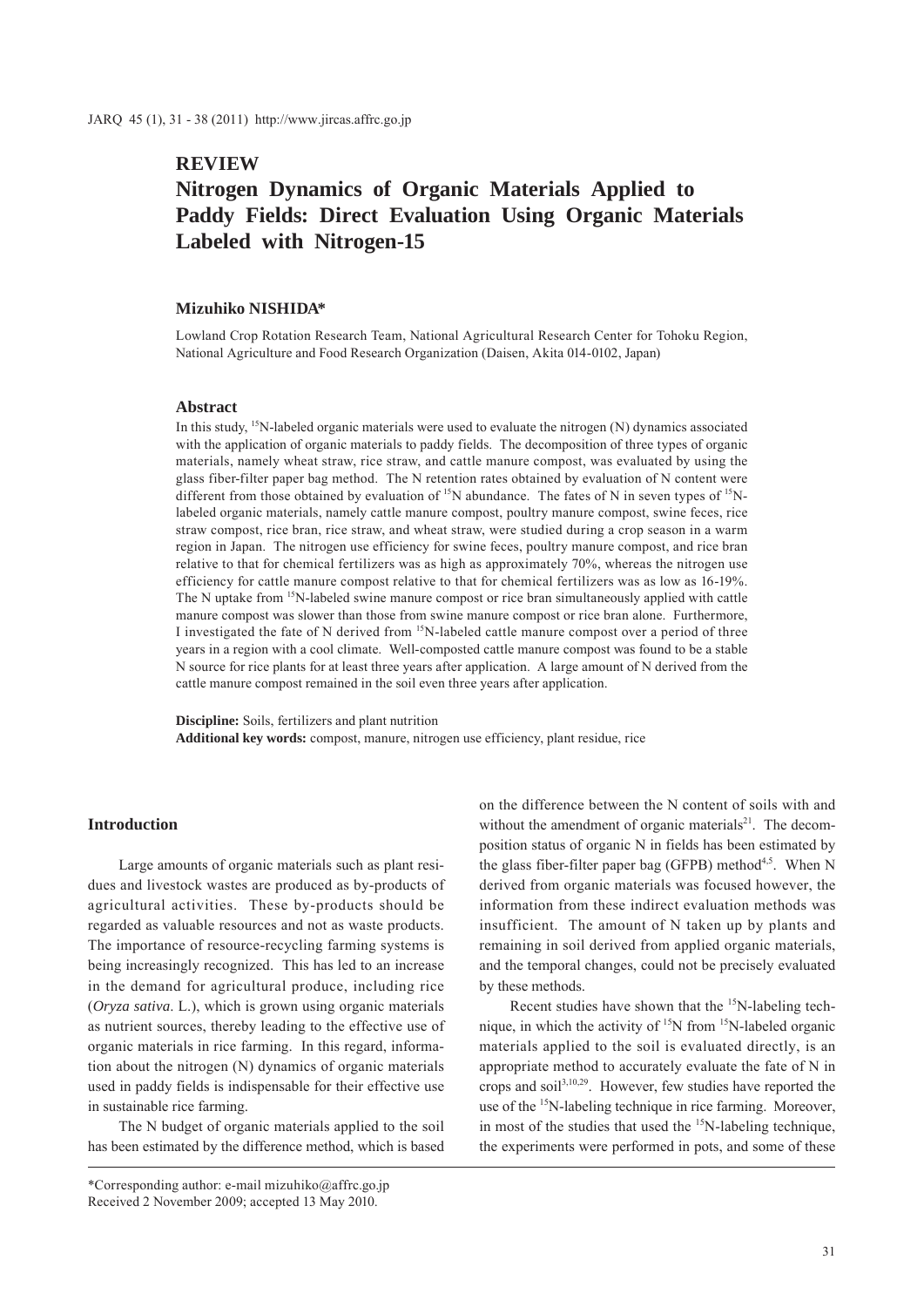studies were performed in greenhouses $9,26$ ; thus, the conditions in these experiments were greatly different from conditions in fields. Therefore, the activity of organic-materials N applied in paddy fields has remained unclear. To precisely elucidate the N dynamics of organic materials in paddy fields, a series of studies were performed by direct evaluation using 15N-labeled organic materials in warm and cool regions of Japan.

# **Discrepancy in the N retention rates of organic materials evaluated by N content and 15N abundance in the glass fiber-filter paper bag method**

The GFPB method was developed to quantitatively estimate the decomposition of organic materials in field conditions<sup>4</sup>. The N and the C retention/decomposition rates can be determined by the GFPB method and are determined on the basis of changes in N and C content in the GFPB for a certain period. This method has been used to determine the N and C retention/decomposition rates of various organic materials in various soil conditions<sup>5,11,19</sup>. However, the 15N-labeling technique has not been used with the GFPB method. To precisely evaluate the decomposition status of

**Table 1. Chemical properties of 15N-labeled organic materials and soil**

|                       | T-N  | $^{15}$ N                                 | $T-C$ | C/N |
|-----------------------|------|-------------------------------------------|-------|-----|
|                       |      | $(g \, kg^{-1})$ (atom%) $(g \, kg^{-1})$ |       |     |
| Wheat straw           | 225  | 714                                       | 42.4  | 188 |
| Rice straw            | 10.1 | 493                                       | 408   | 40  |
| Cattle manure compost | 13.1 | 2.38                                      | 307   | 23  |
| Soil                  | 2.21 |                                           | 273   | 12  |

Wheat straw

Dry weight basis.

organic N, 15N-labeled organic materials were used in the GFPB method in a paddy field of the National Agricultural Research Center for Kyushu Okinawa Region (KONARC) in Chikugo, which is a warm region of Japan<sup>13</sup>. The chemical properties of the tested organic materials, such as wheat straw (WS), rice straw (RS), and cattle manure compost (CMC), are shown in Table 1. The soil in the KONARC paddy field was fine-textured Gray Lowland soil [classified as Fluvisol by the World Reference Base for soil resources  $(WRB)^{1}$ ]. A mixture of soil and organic materials was put into the GFPB as described by Maeda and Onikura<sup>4</sup>, and the GFPB was placed at about 5 cm below ground in the paddy field in 2000.

For all three types of organic materials examined, the N retention rate obtained by evaluation of the N content was different from that obtained by evaluation of <sup>15</sup>N abundance (Fig. 1). The N retention rate obtained by evaluation of  $15N$ abundance indicated loss of organic N; however, in the cases of WS and RS, the N retention rates obtained by evaluation of N content were higher than 100% throughout the experimental period. It was hypothesized that N flows into the GFPB in the case of organic materials with a high C/N ratio<sup>5</sup>. I confirmed that N inflow and outflow from the GFPB occurred simultaneously regardless of the C/N ratio of the organic materials. The differences between the N retention rates obtained by evaluation of N content and <sup>15</sup>N abundance increased with an increase in the C/N ratio of the organic materials. Nitrogen inflow into the GFPB was greatest in WS, which had the highest C/N ratio. This finding can be attributed to the immobilization of N from outside the GFPB by microorganisms under C-rich conditions. Nitrogen inflow into the GFPB increased throughout the experimental period in WS, whereas that in CMC scarcely increased; CMC had the lowest C/N ratio. These results indicated that the GFPB method, which is based on changes

Cattle manure compost



**Fig. 1. The nitrogen retention rate of 15N-labeled organic materials in the glass fiber-filter paper bag (GFPB) method evaluated by the N content in GFPB and by 15N abundance in GFPB**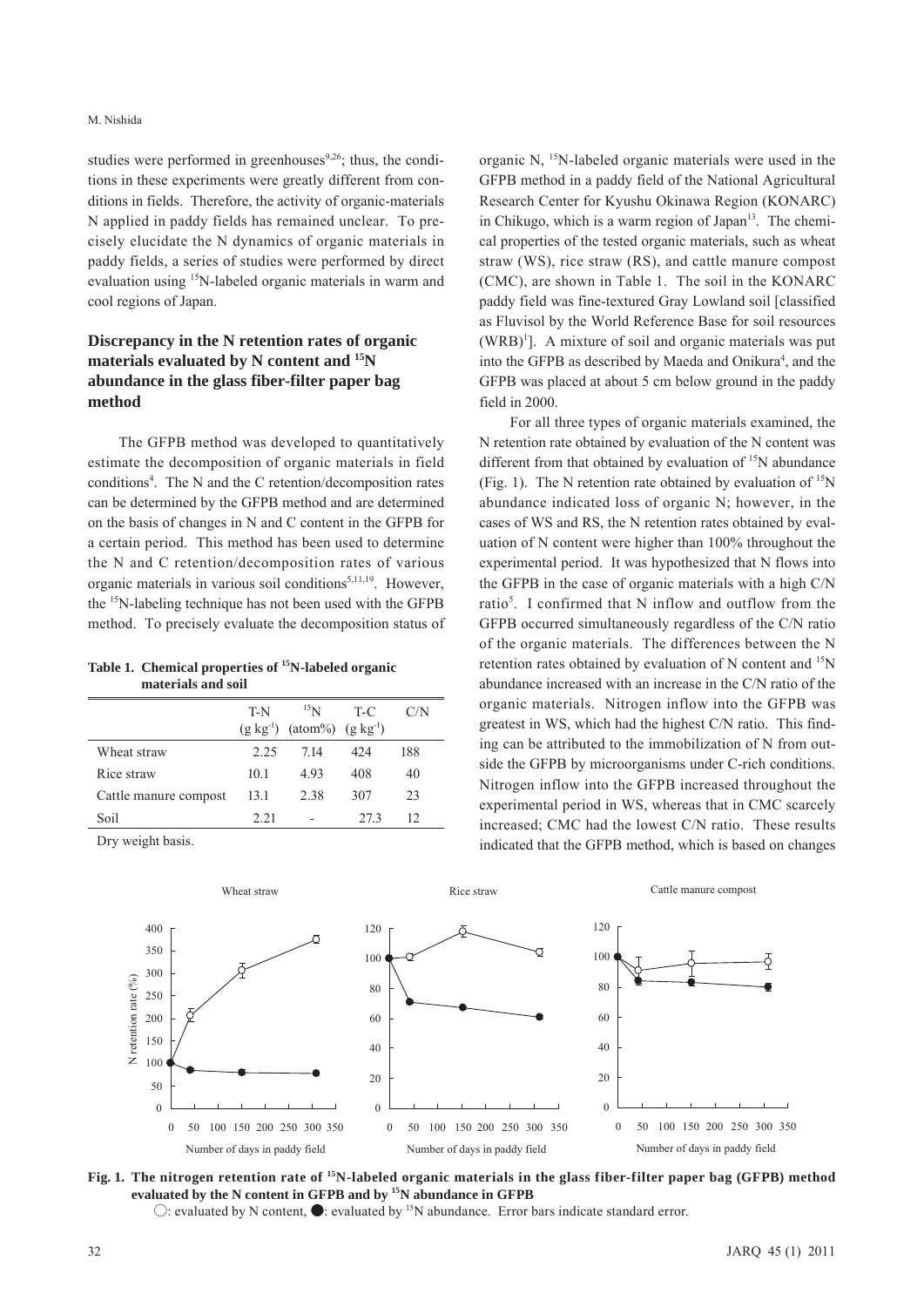in N content, does not necessarily reflect the decomposition status of organic N. Therefore, to estimate the retention status of organic-materials N, a test with <sup>15</sup>N-labeled organic materials would be the appropriate method, especially for organic materials with a high C/N ratio.

# **Fate of N in 15N-labeled organic materials applied to a paddy field in a warm region of Japan**

## **1. N-distribution characteristics of organic materials**

To clarify the fate of organic-materials N in a paddy field, seven types of 15N-labeled organic materials were applied to transplanted rice<sup>14</sup>. This field experiment was performed in micro-plots in a paddy field at KONARC in 1998. The <sup>15</sup>N-labeled organic materials applied to transplanted rice plants were CMC, poultry manure compost (PMC), swine feces (SF), rice straw compost (RSC), rice bran (RB), RS, and WS (Table 2).

The N distribution in the uptake of organic materials by the plants, i.e., nitrogen use efficiency (NUE: percentage of N uptake from the applied amount of N to the amount of applied N), varied significantly for different types of organic materials. The NUEs of PMC, SF, and RB were significantly higher than those of the other organic materials (Fig. 2). CMC had the lowest NUE. The relative efficiency of



#### **Fig. 2. Distribution of nitrogen derived from 15Nlabeled organic materials at the maturity stage**

Error bars indicate standard error. Distribution to plant with same letters are not significantly different by the Tukey-Kramer test (*p*<0.05). CMC: cattle manure compost, PMC: poultry manure compost, SF: swine feces, RSC: rice straw compost, RB: rice bran, RS: rice straw, WS: wheat straw. ■: Plant, ■: Soil, ■: Unrecovered.

|                        | Applied F.W.<br>$(g m^{-2})$ | T-N<br>$(g \ kg^{-1})$ | Applied N<br>$(g m-2)$ | 15 <sub>N</sub><br>$(atom\%)$ | T-C<br>$(g kg-1)$ | C/N | $NH4-N/T-N$<br>$(\%)$ | Moisture<br>$(g g^{-1})$ |
|------------------------|------------------------------|------------------------|------------------------|-------------------------------|-------------------|-----|-----------------------|--------------------------|
| Cattle manure compost  | 1,000/2,000                  | 4.41                   | 4.41 / 8.82            | 4.57                          | 138               | 31  | 0.9                   | 0.71                     |
| Poultry manure compost | 1.000                        | 30.9                   | 30.9                   | 2.06                          | 389               | 13  | 33                    | 0.07                     |
| Swine feces            | 1.000                        | 45.9                   | 45.9                   | 2.83                          | 429               | 9.3 | 2.9                   | 0.07                     |
| Rice straw compost     | 0.000 / 2,000                | 2.79                   | 2.79/5.58              | 6.83                          | 92.3              | 33  | 1.1                   | 0.87                     |
| Rice bran              | 500                          | 25.0                   | 12.5                   | 6.90                          | 405               | 16  | 0.1                   | 0.18                     |
| Rice straw             | 500                          | 6.46                   | 3.23                   | 6.84                          | 348               | 54  | 0.7                   | 0.07                     |
| Wheat straw            | 500                          | 3.74                   | 1.87                   | 4.53                          | 416               | 111 | 0.8                   | 0.07                     |

### **Table 2. Application rates and chemical properties of 15N-labeled organic materials**

Fresh weight basis.

### Table 3. Estimation of the relative efficiency<sup>a)</sup> and other properties of organic materials in paddy field by using the <sup>15</sup>N**labeling technique**

|                        | Applied F.W.<br>$(g m^{-2})$ | Relative efficiency<br>$(\%)$ | Period of N uptake from<br>organic materials | Remarks on retention/loss     |
|------------------------|------------------------------|-------------------------------|----------------------------------------------|-------------------------------|
| Cattle manure compost  | 1,000-2,000                  | $16-19$                       | All growth period                            | High retention and loss rates |
| Poultry manure compost | 1,000                        | $81(72)$ <sup>b)</sup>        | Mostly before PI <sup>c</sup> -booting stage |                               |
| Swine feces            | 1.000                        | 71                            | All growth period                            |                               |
| Rice straw compost     | 1,000-2,000                  | 25-31                         | Mostly before PI-booting stage               | High retention rate           |
| Rice bran              | 500                          | 73                            | Mostly before PI-booting stage               |                               |
| Rice straw             | 500                          | 33                            | Before PI-booting stage                      | High loss rate                |
| Wheat straw            | 500                          | 34                            | Before PI-booting stage                      |                               |

a): Relative efficiency of organic materials N to that of chemical fertilizer.

b): Value in parentheses was calculated excluding the inherent NH4-N of poultry manure compost.

c): Panicle initiation.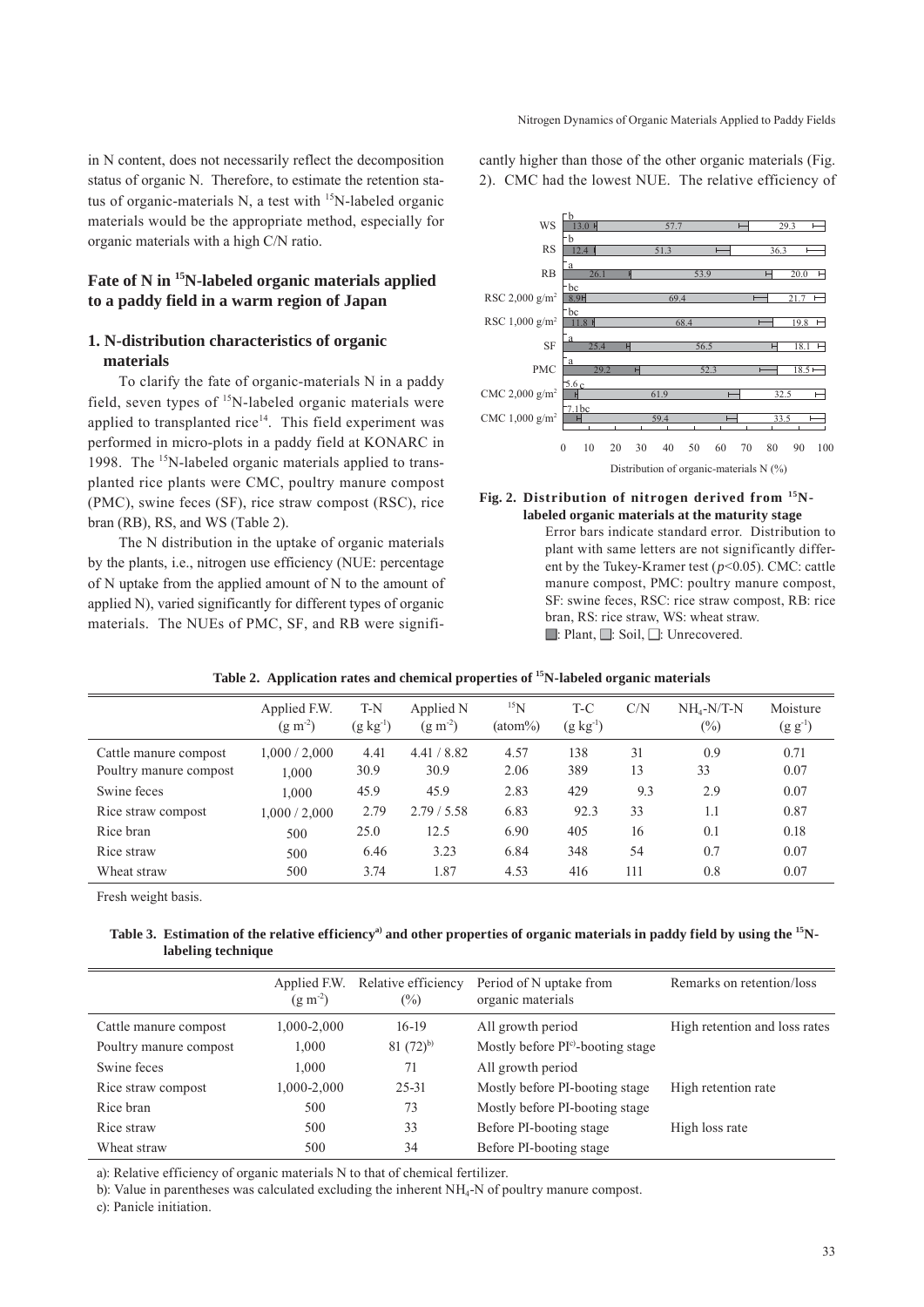#### M. Nishida

organic-materials N to chemical fertilizer was calculated using the NUE value for  $15N$ -labeled ammonium sulfate (Table 3). The relative NUEs of PMC, SF, and RB were as high as approximately 70%, indicating that 70% of the N in these organic materials can substitute for chemical fertilizer N. In the cases of SF and CMC, the uptake of organic-materials N continued throughout the rice growth period, while it declined remarkably 54 days after transplanting (DAT; panicle initiation to booting stage) in other organic materials (data not shown).

The loss of N from the organic materials can account for most of the unrecovered organic-materials N. No significant difference was observed in the N distributions to soil and unrecovered among the tested organic materials. However, I found that the N retention rates for RSC and CMC and the N loss rates for CMC, RS, and WS were high.

# **2. Changes in the N-uptake process from organic materials by simultaneous application with CMC**

Cattle wastes account for the largest proportion of N generated from livestock farming<sup>6</sup>. Since a large amount of N is generated from cattle farming, methods should be developed to effectively use CMC in the production of various types of crops. However, CMC has low NUE when applied to rice plants as described above. Application of CMC along with other organic materials with higher NUE or faster rate of uptake can be employed for the effective use of CMC<sup>6</sup>. Simultaneous application of CMC with another N source may cause changes in the N-uptake process by rice plants. For example, the 15N uptake after simultaneous application of  $^{15}N$ -labeled ammonium sulfate (AS)

and CMC was slower than that after the application of <sup>15</sup>Nlabeled AS alone<sup>8</sup>. However, the N-uptake process after simultaneous application of organic materials and CMC to rice plants has not been directly evaluated using 15N-labeled organic materials. The N-uptake process after simultaneous application of swine manure compost (SMC) and RB with CMC was investigated using the <sup>15</sup>N-labeling technique in direct-seeded rice grown in micro-plots in the paddy field at KONARC in  $2000^{15}$ . The application design and chemical properties of the organic materials are shown in Tables 4 and 5, respectively.

At 55 days after seeding (DAS), the NUEs in the plots with CMC were significantly lower than those in the plots without CMC (Fig. 3). The period of 55 DAS corresponded to the tillering stage. At 91 DAS (heading stage) and 140 DAS (maturity stage), the NUEs in these plots were almost similar and no significant difference was observed. Consequently, the N uptake from organic materials after simultaneous application of SMC, RB, and AS with CMC was slower than that after application of these organic materials alone. Immobilization of inorganic N is promoted by the addition of organic materials with a C/N ratio higher than approximately  $20^{25}$ . Since the C/N ratio of the CMC used in this experiment was 27, I expected immobilization of N in case of co-application of AS and CMC; therefore, at 55 DAS, the NUE of AS in a plot in which AS was simultaneously applied with CMC would be lower than that of AS alone. A similar phenomenon might have occurred after application of CMC with SMC and RB. A substantial part of the mineralized N from SMC and RB might have been re-immobilized during the early growth period, followed by remineralization and uptake by rice plants.

| Plot               | <sup>15</sup> N-labeled material | Cattle manure compost        |                        |                           |                        |
|--------------------|----------------------------------|------------------------------|------------------------|---------------------------|------------------------|
|                    | Applied material                 | Applied F.W.<br>$(g m^{-2})$ | Applied N<br>$(g m-2)$ | Applied F.W.<br>$(g m-2)$ | Applied N<br>$(g m-2)$ |
| $15$ N-SMC         | Swine manure compost             | 1,980                        | 40                     |                           | $\theta$               |
| $15N-SMC + CMC$    | Swine manure compost             | 990                          | 20                     | 3,610                     | 20                     |
| $15$ N-RB          | Rice bran                        | 500                          | 6.3                    |                           | $\Omega$               |
| $15N-RB + CMC$     | Rice bran                        | 500                          | 6.3                    | 3,610                     | 20                     |
| $^{15}N-AS$        | Ammonium sulfate                 | 23.6                         |                        |                           | $\Omega$               |
| $^{15}$ N-AS + CMC | Ammonium sulfate                 | 23.6                         |                        | 3.610                     | 20                     |

**Table 4. Application design of the field experiment**

| Organic materials                        | T-N<br>$(g kg^{-1})$ | $^{15}N$<br>$(atom\%)$ | T-C<br>$(\mathrm{g} \ \mathrm{kg}^{\text{-1}})$ | C/N | NH4-N<br>$(mg kg^{-1})$ | $NO3-N$<br>$(mg kg-1)$ | Moisture<br>$(g g^{-1})$ |
|------------------------------------------|----------------------|------------------------|-------------------------------------------------|-----|-------------------------|------------------------|--------------------------|
| Cattle manure compost                    | 5.54                 | 0.369                  | 150                                             | 27  |                         | 10                     | 0.64                     |
| Swine manure compost $(^{15}N$ -labeled) | 20.2                 | L <sub>39</sub>        | 123                                             |     | 129                     | 10                     | 0.50                     |
| Rice bran $(^{15}N$ -labeled)            | 12.5                 | 8.68                   | 331                                             | 26  | 76                      | Trace                  | 0.16                     |

### **Table 5. Chemical properties of organic materials**

Fresh weight basis.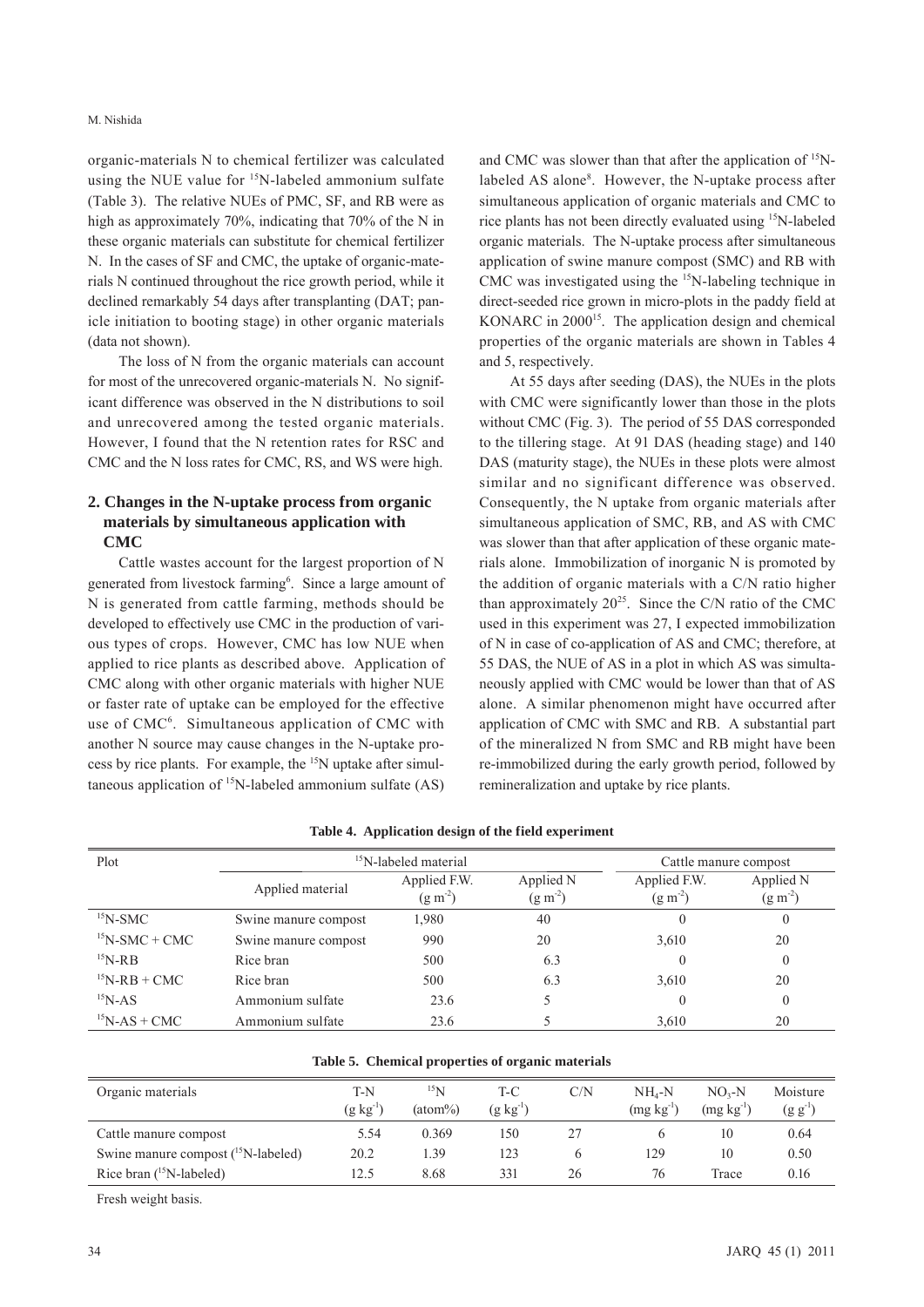

**Fig. 3. Temporal changes in the nitrogen use efficiency (NUE) of 15N-labeled swine manure compost, rice bran and ammonium sulfate applied with/without cattle manure compost (CMC)**

○: with CMC, ●: without CMC. Error bars indicate standard error. Significant differences between treatments at each sampling time are indicated by  $\degree$ ,  $\degree$  = $p$  < 0.05, 0.01, respectively.

**Table 6. Chemical properties of 15N-labeled cattle manure compost**

|                                                     |       |    |                                            |    | $T-N$ <sup>15</sup> N T-C C/N NH <sub>4</sub> -N NO <sub>3</sub> -N Moisture |
|-----------------------------------------------------|-------|----|--------------------------------------------|----|------------------------------------------------------------------------------|
| $(g \text{ kg}^{-1})$ (atom%) $(g \text{ kg}^{-1})$ |       |    | $(mg kg^{-1})$ $(mg kg^{-1})$ $(g g^{-1})$ |    |                                                                              |
| 3.95 2.54                                           | $-93$ | 24 | - 150                                      | 20 | 0.73                                                                         |
| The calculated and the calculated                   |       |    |                                            |    |                                                                              |

Fresh weight basis.

Although the NUE of CMC was low, the rice yield increased after more than three years of repeated application of CMC<sup>18,27</sup>. Thus, the effect of CMC on rice production becomes apparent after multiple applications over a certain period. Therefore, I suggest that CMC should be used with other N sources with a higher efficiency or quicker efficiency, thereby facilitating adequate N supply to plants until sufficient N is released from CMC. However, it should be noted that N uptake from other organic materials can also slow down when these materials are simultaneously applied with CMC. This observation also implies that the NUE of organic materials can be controlled by combining them with other organic materials.

## **Fate of N derived from 15N-labeled CMC applied to a paddy field in a cool region of Japan**

Several studies have reported the N dynamics for <sup>15</sup>Nlabeled livestock manure in paddy fields in warm regions of Japan7,8,9,12,13,14,15,26,28,30. However, the same methodologies and techniques have not been applied in cool regions of the country. Therefore, the N dynamics for livestock manure in paddy fields in cool regions remain unclear. Thus far, only two studies have reported multiple-year monitoring of <sup>15</sup>N

applied in paddy soils<sup>9,26</sup>. In these studies, the uptake of  $15N$ in livestock manure by rice plants over multiple years was confirmed, and this finding showed the significance of multiple-year observations in determining the uptake of organicmaterials N. To investigate the fate of N derived from CMC in cool regions of Japan, <sup>15</sup>N-labeled CMC was applied at rates of 1, 2, and 4 kg  $m<sup>2</sup>$  in a microplot field experiment performed at the National Agricultural Research Center for Tohoku Region (NARCT) in Daisen, which is a district in northeastern Japan<sup>17</sup>. In this study,  $15N$ -labeled CMC was applied in 2000 and monitored until 2002. The chemical properties of <sup>15</sup>N-labeled CMC are listed in Table 6. The soil in the paddy field of NARCT was fine-textured Gray Lowland soil (classified as Fluvisol by WRB<sup>1</sup>), and the soil in the plow layer contained 2.35 g  $kg^{-1}$  of total N on a dry weight basis.

In this study, the distribution of the N derived from CMC at the end of the third crop season was as follows: 6.9–7.3% in the rice plants, 66–69% in the soil, and 24–27% unrecovered N (Fig. 4). These distributions were similar at all application rates. The N uptake from CMC by the rice plants did not show a marked decrease throughout the experimental period of three crop seasons. The rates of N uptake from CMC by rice plants at the panicle initiation, heading, and maturity stages were  $1-2\%$ ,  $2\%$ , and  $2-3\%$ , respectively, of the total N derived from CMC (data not shown). Thus, the N in CMC was a stable N source for rice plants throughout the three-year growth period. The relationship between the number of days transformed to standard temperature at  $25^{\circ}$ C (DTS)<sup>20</sup> and the cumulative amount of CMC N taken up by the rice plants (Ndfc) over the three-year period is shown in Fig. 5. A significant positive linear correlation was found between the DTS and the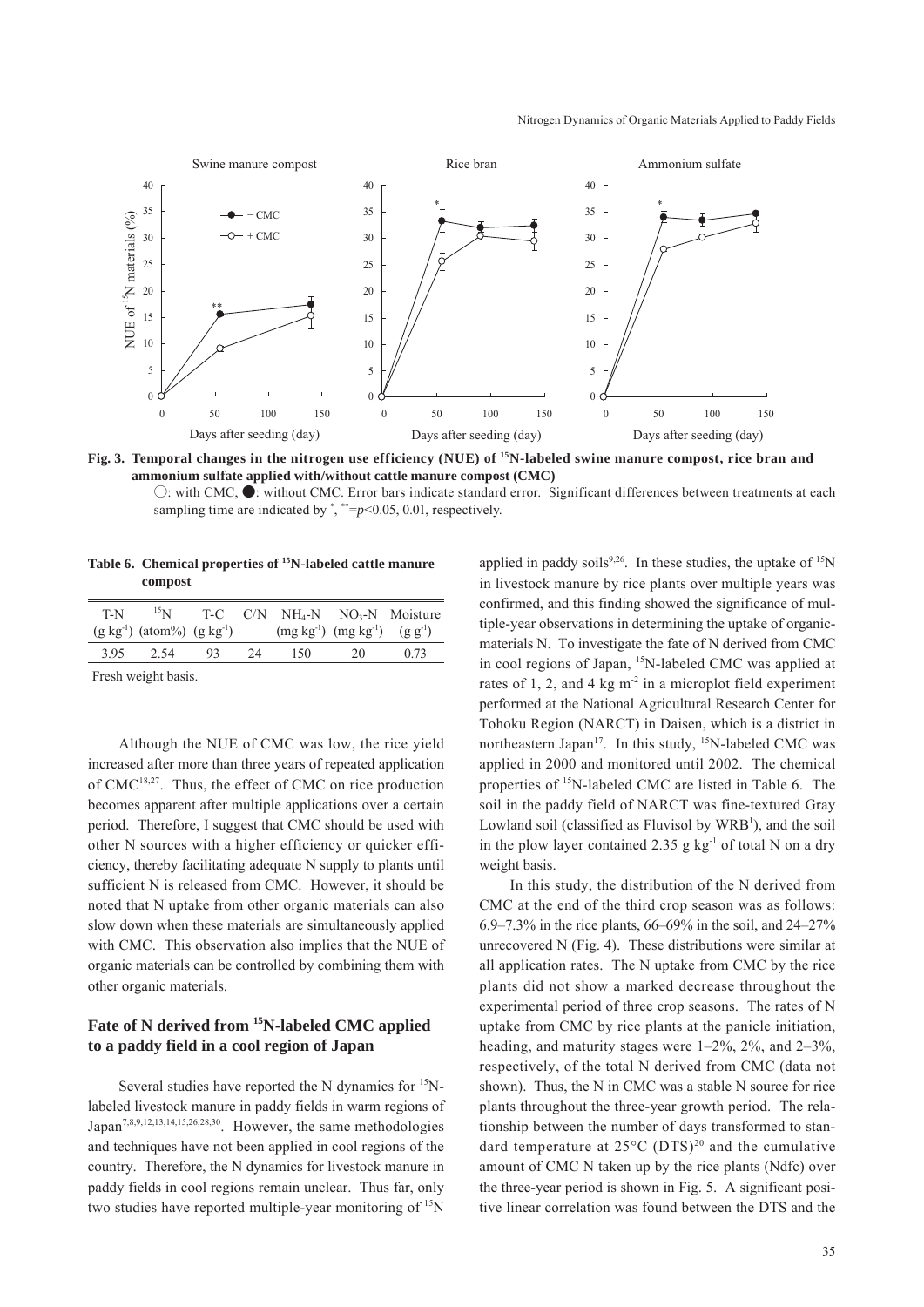M. Nishida





### **Fig. 4. Distribution of N derived from 15N-labeled cattle manure compost (CMC) at the maturity stage during each crop season.**

Error bars indicate standard deviation.  $\mathbb{Z}$ : Plant(2000),  $\mathbb{Z}$ : Plant(2001),  $\Box$ : Plant(2002), ■: Soil, ■: Unrecovered.

cumulative Ndfc, which suggested that the mineralization of N derived from CMC and its uptake by rice plants depended on temperature.

A large amount of N from the compost (approximately 70%) remained in the soil even after the third crop season. This N would continue to serve as an N source for rice plants. The greatest amount of N loss (unrecovered N) was observed in the first crop season. The reason for this finding is unclear. Although the tested CMC was highly matured, the inherent inorganic N and the N in the easily decomposable organic matter in CMC might be lost during the early growth period in the first crop season before the root system is well developed.





# **NUE of compost in the previous studies and research perspectives**

The NUE values of <sup>15</sup>N-labeled composts used in previous studies and in this study are summarized in Table 7. The NUE of PMC tended to be higher than that of CMC, which is in accordance with the results of indirect methods  $(difference method)<sup>2</sup>$ . The NUE of RSC was likely to be low. The NUEs of various types of compost were different. This variation can be attributed to differences in the properties of the composts, including the maturity of the composts and the additives used for composting, and environmental factors such as the nature of the soil and the climate. Further studies are required to precisely determine the relationship between the properties of compost and the N dynamics after application of the compost.

In addition, I observed that a considerable proportion of organic-materials N remained in the soil after the crop season. Therefore, observation should be performed for a longer period. Organic materials are often repeatedly used by farmers. Therefore, the effect of successively applied organic N on rice plants, paddy soil, and environment should be quantified by using the <sup>15</sup>N-labeling technique.

Recently, a study showed that the contribution of different N sources, namely manure, chemical fertilizer, and soil, in the N uptake of rice plants can be determined by estimating natural <sup>15</sup>N abundance  $(\delta^{15}N)^{24}$ . The factors that affect the  $\delta^{15}N$  values of paddy soils have been reported<sup>16</sup>. These findings indicate the possibility that  $\delta^{15}N$  values can be used as tracers in paddy fields. The use of  $\delta^{15}N$  values for tracing the applied N is regarded as a direct technique for the evaluation of N dynamics in paddy fields. The use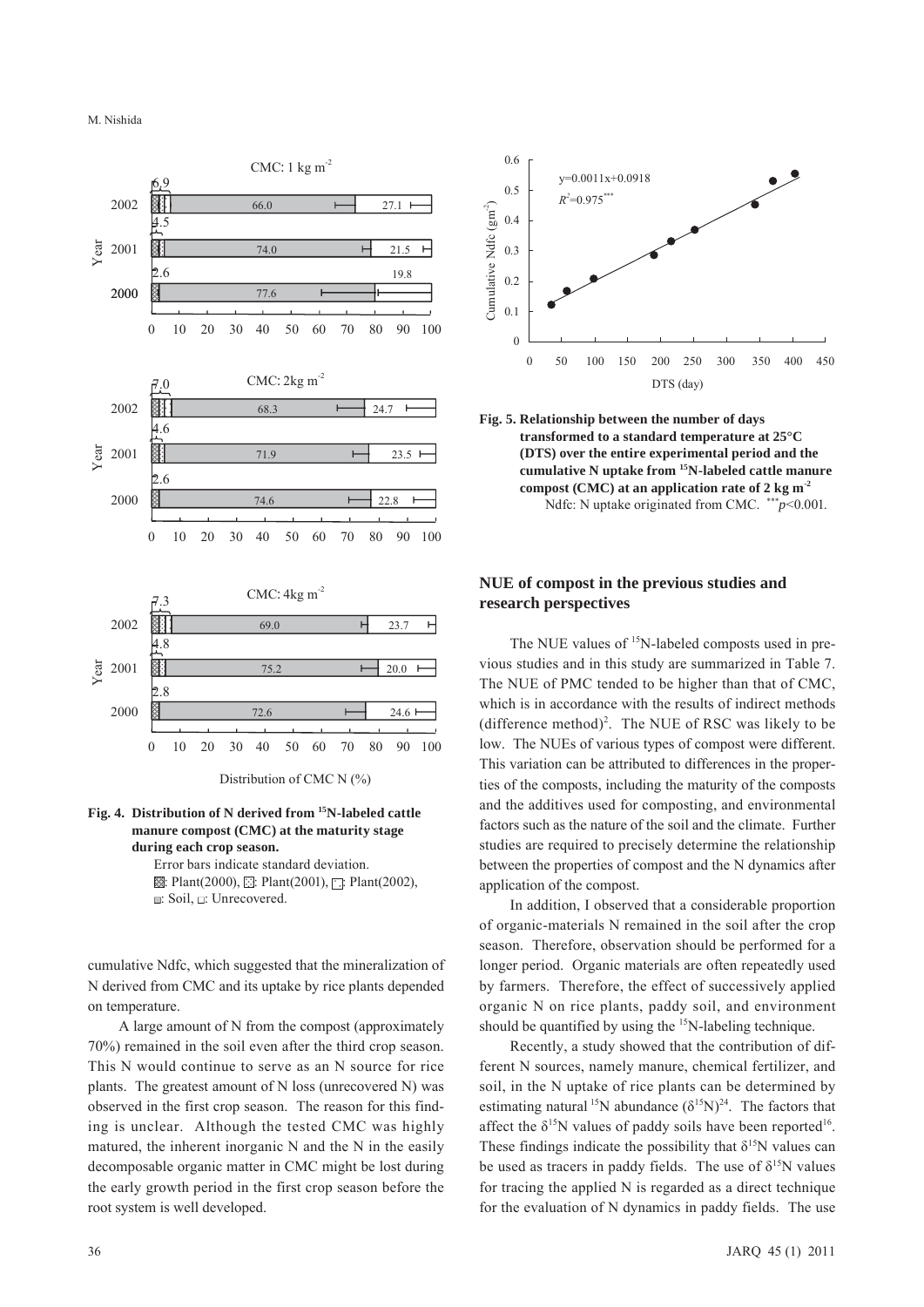| Type of compost        | NUE(%)        | C/N     | Remarks                                                                  |
|------------------------|---------------|---------|--------------------------------------------------------------------------|
| Cattle manure compost  | $2.6 - 2.8$   | 24      | With sawdust, in cool climate region, field experiment (micro-plot) $17$ |
|                        | 4.0           | 37      | With sawdust, field experiment (micro-plot) <sup>28</sup>                |
|                        | 4.2           | 18      | Field experiment (micro-plot), direct seeded rice <sup>12</sup>          |
|                        | 5.6           | 38      | With sawdust, field experiment (micro-plot) $^7$                         |
|                        | $5.6 - 7.1$   | 31      | With sawdust, field experiment (micro-plot) $14$                         |
|                        | $6.0 - 9.2$   | 26      | With sawdust, field experiment (micro-plot) $8$                          |
|                        | 6.0           | 10      | At 61 days after transplanting (DAT), pot experiment <sup>22</sup>       |
|                        | 11.0/13.7     | 34/16   | With/without sawdust, pot experiment <sup>9</sup>                        |
|                        | 12.3/14.9     | No data | With/without sawdust, pot experiment <sup>26</sup>                       |
|                        | $16.5 - 17.7$ | 10      | At 56 DAT, in organic farming field, pot experiment <sup>30</sup>        |
|                        | 17.4-17.8     | 10      | At 69 DAT, in low fertility soil, pot experiment <sup>30</sup>           |
| Swine manure compost   | 15.2-17.4     | 6       | Field experiment (micro-plot), direct seeded rice <sup>15</sup>          |
|                        | 18.7          | 6       | Field experiment (micro-plot), direct seeded rice <sup>12</sup>          |
| Poultry manure compost | 13.8          | 10      | Field experiment (micro-plot) <sup>22</sup>                              |
|                        | 15.7          | 10      | Field experiment (micro-plot) <sup>28</sup>                              |
|                        | 29.2          | 13      | Field experiment (micro-plot) <sup>14</sup>                              |
| Rice straw compost     | 4.4           | 22      | Pot experiment <sup>23</sup>                                             |
|                        | 5.0           | 20      | Pot experiment <sup>9</sup>                                              |
|                        | 7.7           | No data | Pot experiment <sup>26</sup>                                             |
|                        | 8.9-11.8      | 33      | Field experiment (micro-plot) $14$                                       |

**Table 7. Nitrogen use efficiency (NUE) of the compost evaluated by the 15N-labeling technique in rice plants**

of this technique reduces the labor and time required for preparing 15N-labeled organic materials and facilitates in situ evaluation of N dynamics in paddy fields cultivated by farmers. Since this is a promising technique, further studies should be performed to determine the prospects for using  $\delta^{15}$ N values as a tool to evaluate the N dynamics of organic materials used in paddy fields.

### **References**

- 1. FAO, ISRIC & ISSS (1998) *World Reference Base for Soil Resources*. FAO, Rome, Italy. pp.88.
- 2. Harada, Y. (1998) Application rate of processed animal wastes. *In* Kachikufunnyou shori riyou no tebiki (Guide of processing and utilization of animal wastes), ed. Livestock Industry's Environmental Improvement Organization (LEIO), LEIO, Tokyo, 68–73 [In Japanese].
- 3. Hood, R.C. et al. (1999) A comparison of direct and indirect <sup>15</sup>N isotope techniques for estimating crop N uptake from organic residues. *Plant Soil*, **208**, 250–270.
- 4. Maeda, K. & Onikura, Y. (1977) A method to determine decomposition of applied organic matters under field conditions. *Nippon dojo-hiryogaku zasshi* (*Jpn. J. Soil Sci. Plant Nutr.)*, **48**, 567–568 [In Japanese].
- 5. Maeda, K. & Shiga, H. (1978) Year-long decomposition process of various organic materials in a lowland field. *Nippon dojo-hiryogaku zasshi (Jpn. J. Soil Sci. Plant Nutr.)*, **49**, 455– 460 [In Japanese].
- 6. Matsumoto, J. (1999) Current issues and approach for animal waste management and utilization in southern Kyushu regions of intensive livestock production. *Nippon dojohiryogaku zasshi (Jpn. J. Soil Sci. Plant Nutr.)*, **70**, 487–492 [In Japanese].
- 7. Matsushita, K. et al. (2000) Kinetics of 15N-labelled nitrogen from co-compost made from cattle manure and chemical fertilizer in a paddy field. *Soil Sci. Plant Nutr*., **46**, 353–363.
- 8. Matsushita, K. et al. (2000) Kinetics of 15N-labelled nitrogen from co-compost made from cattle manure and chemical fertilizer in a paddy field: Effect of mixing ratio of cattle feces and ammonium sulfate. *Soil Sci. Plant Nutr*., **46**, 905–916.
- 9. Matsuyama, M. et al. (2003) Nitrogen uptake by rice plants from applied organic matters during five years in pot experiments and reduction in the rate of nitrogen fertilizer application. *Nippon dojo-hiryogaku zasshi (Jpn. J. Soil Sci. Plant Nutr.)*, **74**, 533–537 [In Japanese].
- 10. Muñoz, G.R. et al. (2003) Nitrogen budget and soil N dynamics after multiple application of unlabeled or  $15$ Nitrogenenriched dairy manure. *Soil Sci. Soc. Am. J*., **67**, 817–825.
- 11. Murayama, S. et al. (1990) Chemical properties of subsurface peats and their decomposition kinetics under field conditions. *Soil Sci. Plant Nutr*., **36**, 129–140.
- 12. Nishida, M. et al. (2001) Availability of nitrogen of organic matters applied to direct seeded rice in warm region, Japan. *Kyushu nogyo kenkyu (Kyushu Agric. Res*.*)*, **63**, 58 [In Japanese].
- 13. Nishida, M. et al. (2003) Demonstration of discrepancy in N remaining rate of organic matter evaluated by N content and <sup>15</sup>N content in the glass fiber-filter paper bag method. *Soil Sci. Plant Nutr.*, **49**, 297–300.
- 14. Nishida, M. et al. (2004) Fate of N and relative efficiency of  $15$ N-labeled organic materials applied to transplanted rice in northern Kyushu region of Japan. *Soil Sci. Plant Nutr*., **50**, 225–232.
- 15. Nishida, M. et al. (2005) Changes in the N recovery process from 15N-labeled swine manure compost and rice bran in direct-seeded rice by simultaneous application of cattle manure compost. *Soil Sci. Plant Nutr*., **51**, 577–581.
- 16. Nishida, M. et al. (2007) Changes in natural 15N abundance